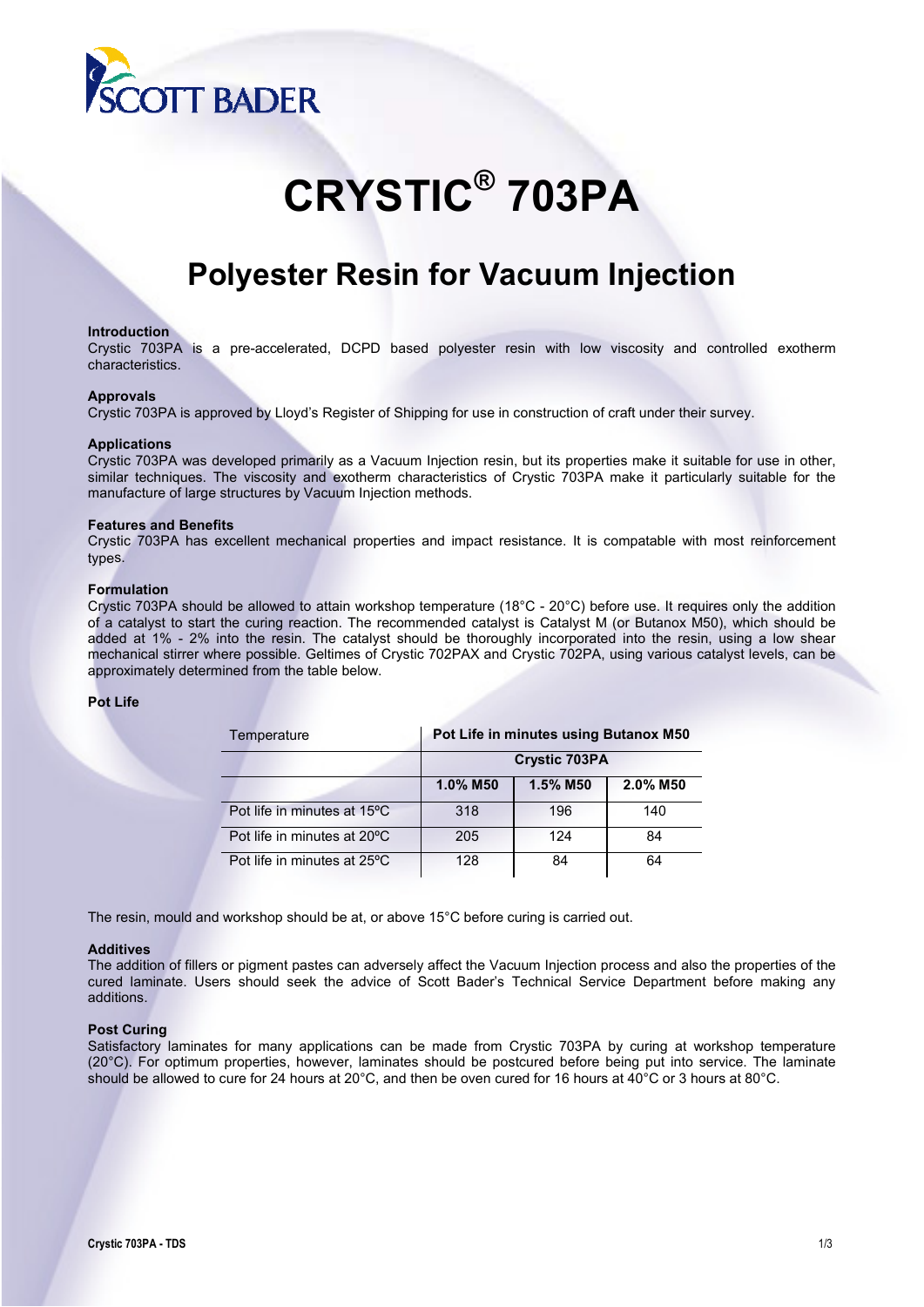# **Typical Properties**

The following tables give typical properties of Crystic 703PA when tested in accordance with BS or BS EN ISO test method.

| <b>Property</b>                         |            | <b>Liquid Resin</b>                   |      |  |
|-----------------------------------------|------------|---------------------------------------|------|--|
| Appearance                              |            | Mauvish                               |      |  |
| Viscosity at 25 °C                      | Poise      | 1.6                                   |      |  |
| <b>Volatile Content</b>                 | $\%$       | 28                                    |      |  |
| Acid Value                              | Mg KOH/g   | 22                                    |      |  |
| Stability at 20 °C                      | months     | 3                                     |      |  |
| Geltime at 20 °C using 1.5% Butanox M50 | minutes    | 124                                   |      |  |
| <b>Property</b>                         |            | Fully Cured* Resin (unfilled casting) |      |  |
|                                         |            | (1)                                   | (2)  |  |
| Barcol Hardness (Model GYZJ 934-1)      |            | 42                                    | 43   |  |
| Deflection Temperature under load       | °C         | 59                                    | 64   |  |
| $(1.80 \text{ MPa})$                    |            |                                       |      |  |
| Water Absorption 24 hours at 23°C       | mg         |                                       | 11   |  |
| <b>Tensile Strength</b>                 | MPa        | 49                                    | 38   |  |
| <b>Tensile Modulus</b>                  | <b>MPa</b> | 2758                                  | 3162 |  |
| Elongation at Break                     | %          | 2.1                                   | 1.3  |  |

(1) Curing schedule – 24 hours at 20 ºC, 16 hours at 40ºC (2) Curing schedule – 24 hours at 20 ºC, 3 hours at 80ºC

| <b>Property</b>            |               | <b>C.S.M** Laminate</b> |
|----------------------------|---------------|-------------------------|
| <b>Glass Content</b>       | $\frac{0}{0}$ | 25                      |
| <b>Tensile Strength</b>    | <b>MPa</b>    | 75                      |
| <b>Tensile Modulus</b>     | <b>MPa</b>    | 6170                    |
| <b>Elongation at Break</b> | $\%$          | 1.54                    |
| <b>Flexural Strength</b>   | <b>MPa</b>    | 1185                    |
| <b>Flexural Modulus</b>    | <b>MPa</b>    | 5180                    |

\*\* Made with 1 layer Rovicore 600 D3 600 Curing schedule – 24 hours at 20ºC, 16 hours at 40ºC